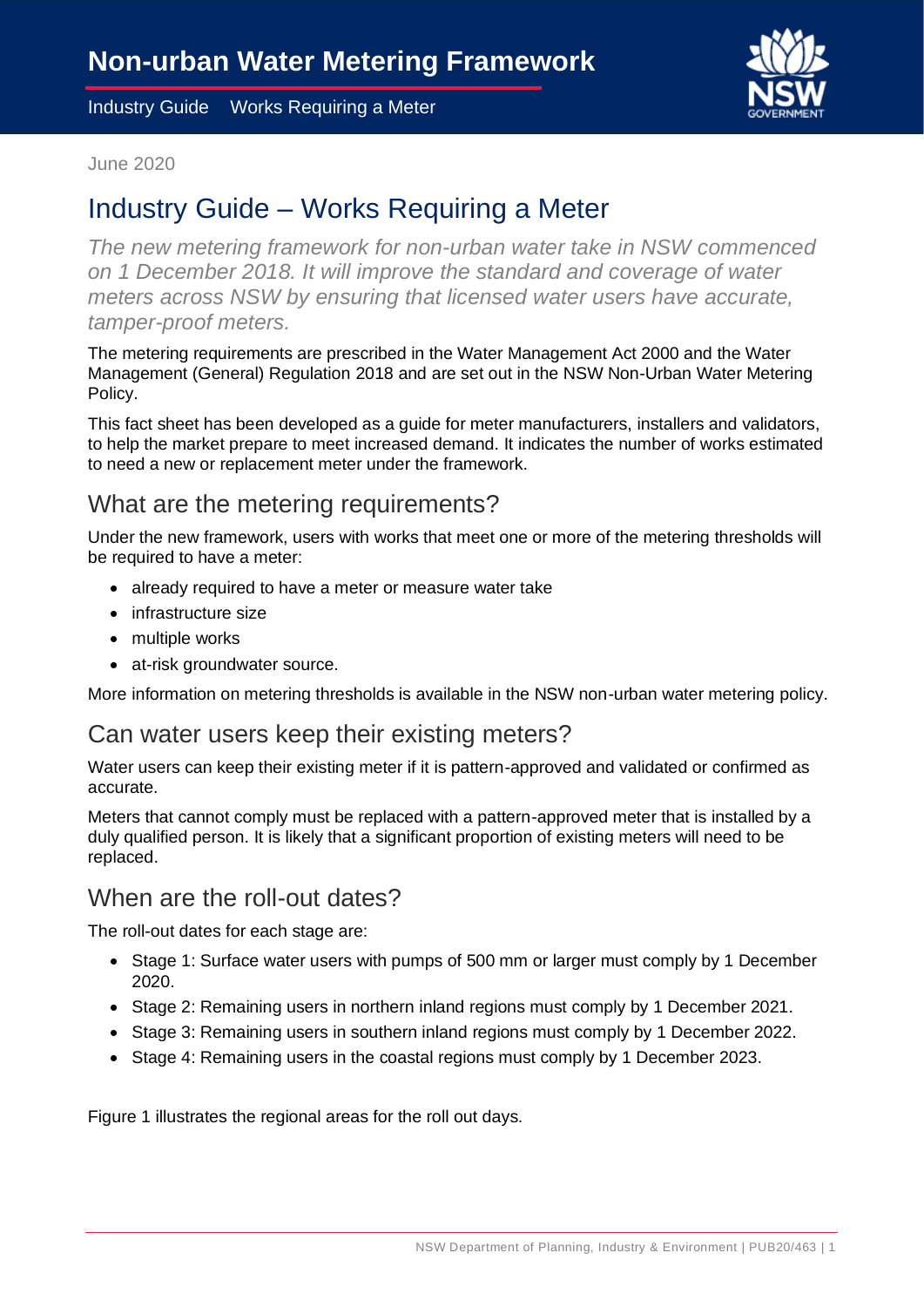Industry Guide Works Requiring a Meter –





**Figure 1. Roll out regions** 

# How many works will need to be **Table**  metered at each stage?

 The estimated number and sizes of works requiring meters under the new metering framework for surface water and groundwater are in Tables 1 to 3. These figures are indicative, based on best available data.

#### **1. Number of works requiring a meter in Stage 1**

| <b>Stage 1 Largest Users</b> |                             |                                                               |  |  |  |  |  |
|------------------------------|-----------------------------|---------------------------------------------------------------|--|--|--|--|--|
| <b>Work size</b><br>(mm)     | <b>Currently</b><br>metered | <b>Total works to be</b><br>metered under<br>new requirements |  |  |  |  |  |
| $500 - 549$                  | 118                         | 182                                                           |  |  |  |  |  |
| 550–599                      | 2                           | 5                                                             |  |  |  |  |  |
| 600-649                      | 408                         | 538                                                           |  |  |  |  |  |
| 650-699                      | 248                         | 349                                                           |  |  |  |  |  |
| 700-749                      | հ                           | 10                                                            |  |  |  |  |  |
| 750-899                      | 43                          | 73                                                            |  |  |  |  |  |
| 900–999                      | 31                          | 50                                                            |  |  |  |  |  |
| 1000-1,200                   | 22                          | 32                                                            |  |  |  |  |  |
| >1,200                       | g                           | 18                                                            |  |  |  |  |  |
| Total                        | 887                         | 1257                                                          |  |  |  |  |  |